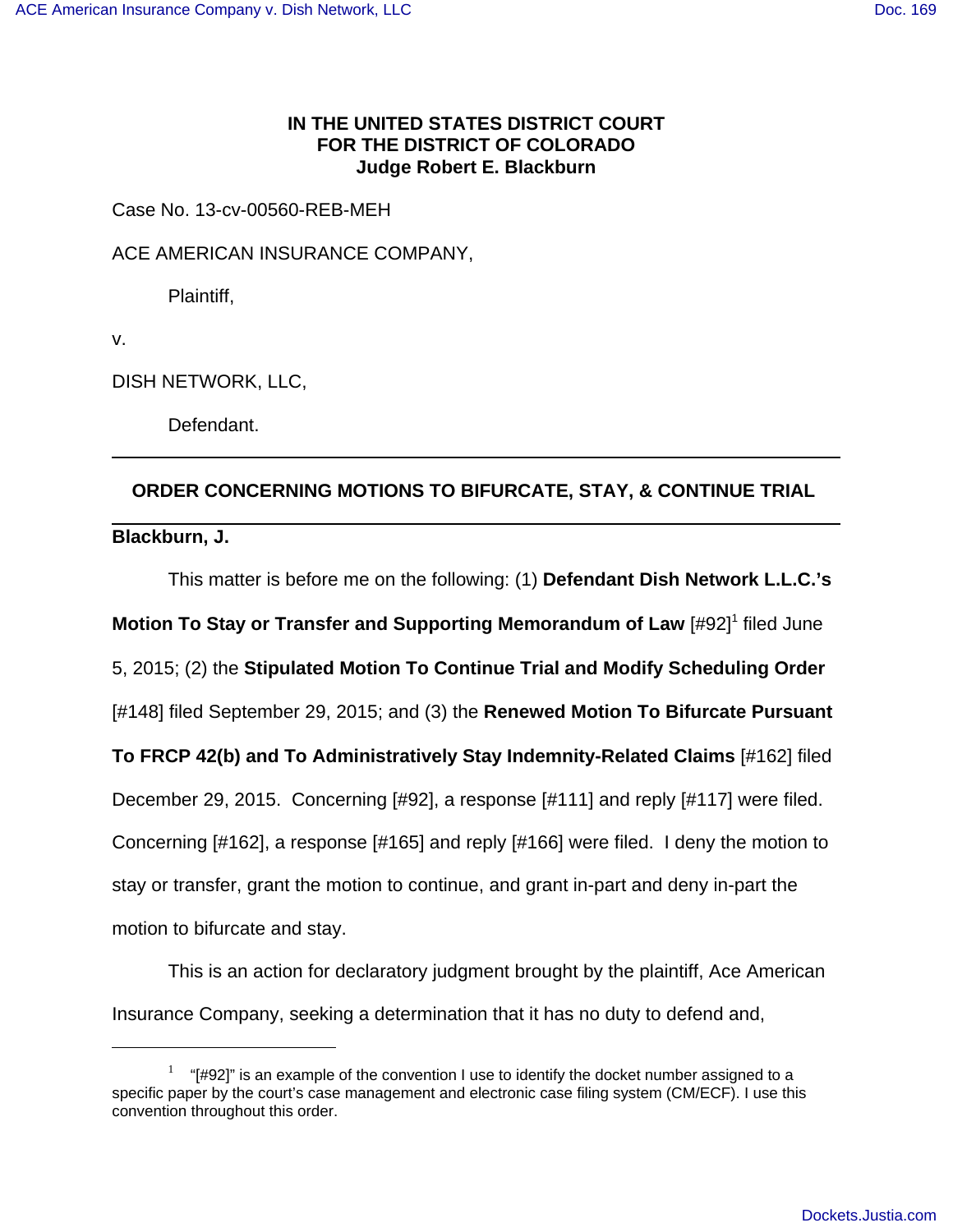concomitantly, no duty to indemnify the defendant insured, Dish Network, LLC, in an underlying lawsuit. The underlying lawsuit is pending in the United States District Court for the District of Illinois. Currently, under a reservation of rights, Ace is paying some, but not all, of requested defense costs in the underlying case.

The underlying lawsuit is not yet resolved. The parties agree that resolution of the duty to indemnify claims properly should await resolution of the underlying lawsuit. However, there is no reason the duty to defend claims cannot be resolved now. Discovery concerning the duty to defend claims is complete, and the parties have fully briefed their cross-motions for summary judgment on the duty to defend claims.

Depending on the resolution of the underlying case, it may or may not be necessary to resolve the duty to indemnify claims in the above-captioned case. Resolution of the underlying lawsuit will inform the duty to indemnify claims in this case. Based on the need for a resolution of the underlying litigation, the parties agree that resolution of the duty to indemnify claims should be stayed until after the underlying litigation is resolved fully. I agree.

I have considered the arguments of the defendant in support of a transfer of this case to the United States District Court for the Central District of Illinois, as stated in its motion for stay or transfer [#92], as well as the arguments asserted in the response [#111] and reply [#117]. I am not persuaded by the contention of the defendant, as asserted in this motion, that this case should be stayed. Further, applying the standards relevant to a transfer under 28 U.S.C. § 1404, I find and conclude that a transfer of this case is not merited. **See Chrysler Credit Corp. v. Country Chrysler, Inc.**, 928 F.2d 1509, 1515 (10<sup>th</sup> Cir. 1991).

2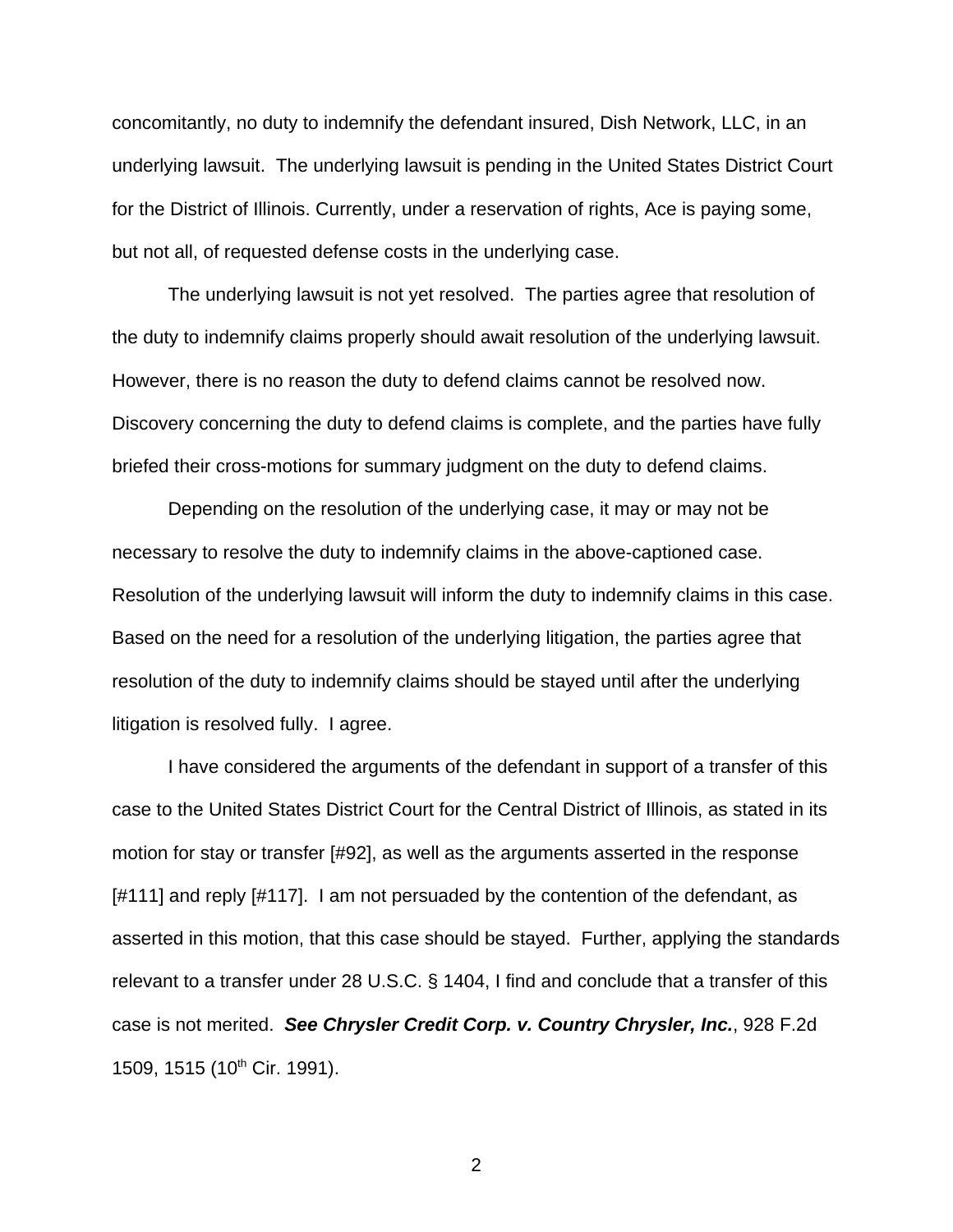Previously, the court concluded that a trial in this case properly should include both the duty to defend and the duty to indemnify claims, if trial on both classes of claims proves to be necessary. However, trial on the duty to indemnify claims is, at this point in time, premature. Currently, trial in this case is set to begin March 14, 2016. The parties agree that it is unlikely the underlying litigation will be resolved fully before March 14, 2016. Thus, a trial of the above-captioned case beginning on March 14, 2016, is not practicable. I continue to find and conclude that, if a trial proves to be necessary, a joint trial of both the duty to defend and the duty to indemnify claims is the most efficient approach. To the extent the plaintiff seeks in its motion to bifurcate [#162] trials of these two classes of claims, I deny that motion.

The United States Court of Appeals for the Tenth Circuit has outlined four

primary factors that should be considered to determine if a continuance is necessary.

**See, e.g., Morrison Knudsen Corp. v. Fireman's Fund Ins. Co.**,175 F.3d 1221, 1230

(10th Cir. 1999) (citing **U.S. v. West**, 828 F.2d 1468, 1469 (10th Cir. 1987) (listing

factors)). The key relevant factors are

(1) the diligence of the party requesting the continuance; (2) the likelihood that the continuance, if granted, would accomplish the purpose underlying the party's expressed need for the continuance; (3) the inconvenience to the opposing party, its witnesses, and the court resulting from the continuance; [and] (4) the need asserted for the continuance and the harm that [movant] might suffer as result of the district court's denial of the continuance.

**United States v. Rivera**, 900 F.2d 1462, 1475 (10<sup>th</sup> Cir. 1990) (quoting **United States** 

**v. West**, 828 F.2d 1468, 1470 (10<sup>th</sup> Cir. 1987)).<sup>2</sup>

 $^2$  In my civil practice standards, I specify that a motion to continue shall be determined pursuant to, inter alia, the **West** factors. See REB Civil Practice Standard II.F.2.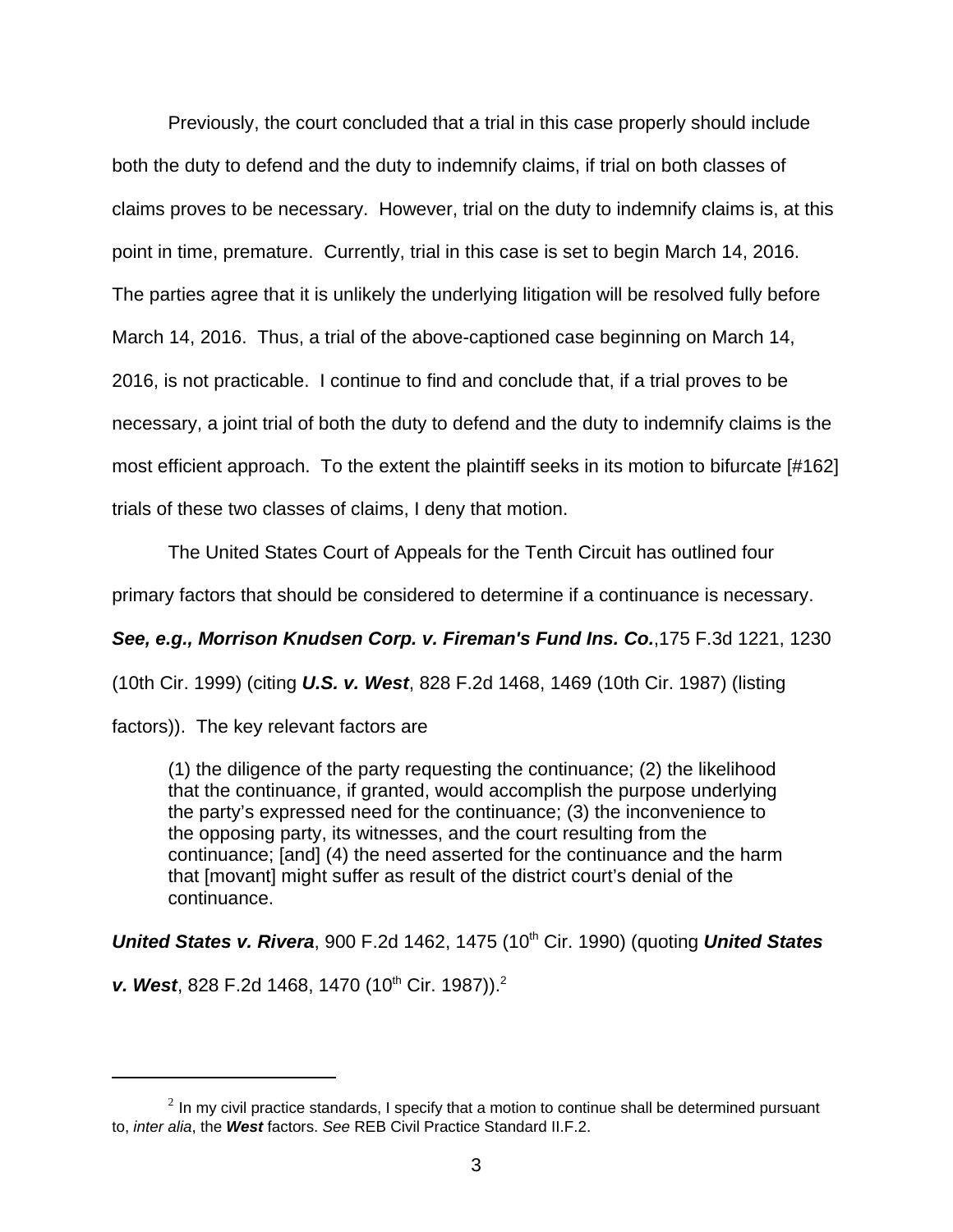Applied to the present case, these factors augur toward a continuance of the trial and the combined Final Pretrial Conference and Trial Preparation Conference. There is no indication that counsel for either of the parties, or the parties themselves, have not been diligent. A continuance, if granted, will permit resolution of the underlying litigation. Resolution of the underlying litigation will permit efficient resolution of the duty to indemnify claims in this case, if such a resolution proves to be necessary.

In sum, the court will resolve the currently pending motions for summary judgment addressing the duty to defend claims. Then, the court will close this case administratively with the duty to indemnify claims unresolved. Once the underlying litigation is resolved, either party may move to re-open this case to permit a resolution, if necessary, of the duty to indemnify claims in this case.

**THEREFORE, IT IS ORDERED** as follows:

1. That **Defendant Dish Network L.L.C.'s Motion To Stay or Transfer and Supporting Memorandum of Law** [#92] filed June 5, 2015, is denied;

2. That the **Stipulated Motion To Continue Trial and Modify Scheduling Order** [#148] filed September 29, 2015, is granted to the extent that the currently scheduled trial in this case is continued;

3. That the combined Final Pretrial Conference and Trial Preparation Conference set for February 26, 2016, and the trial set to begin March 14, 2016, are vacated and continued without date, pending further order;

4. That the **Renewed Motion To Bifurcate Pursuant To FRCP 42(b) and To Administratively Stay Indemnity-Related Claims** [#162] filed December 29, 2015, is denied to the extent the plaintiff seeks separate trials of the duty to defend claims and the duty to indemnify claims; and

4